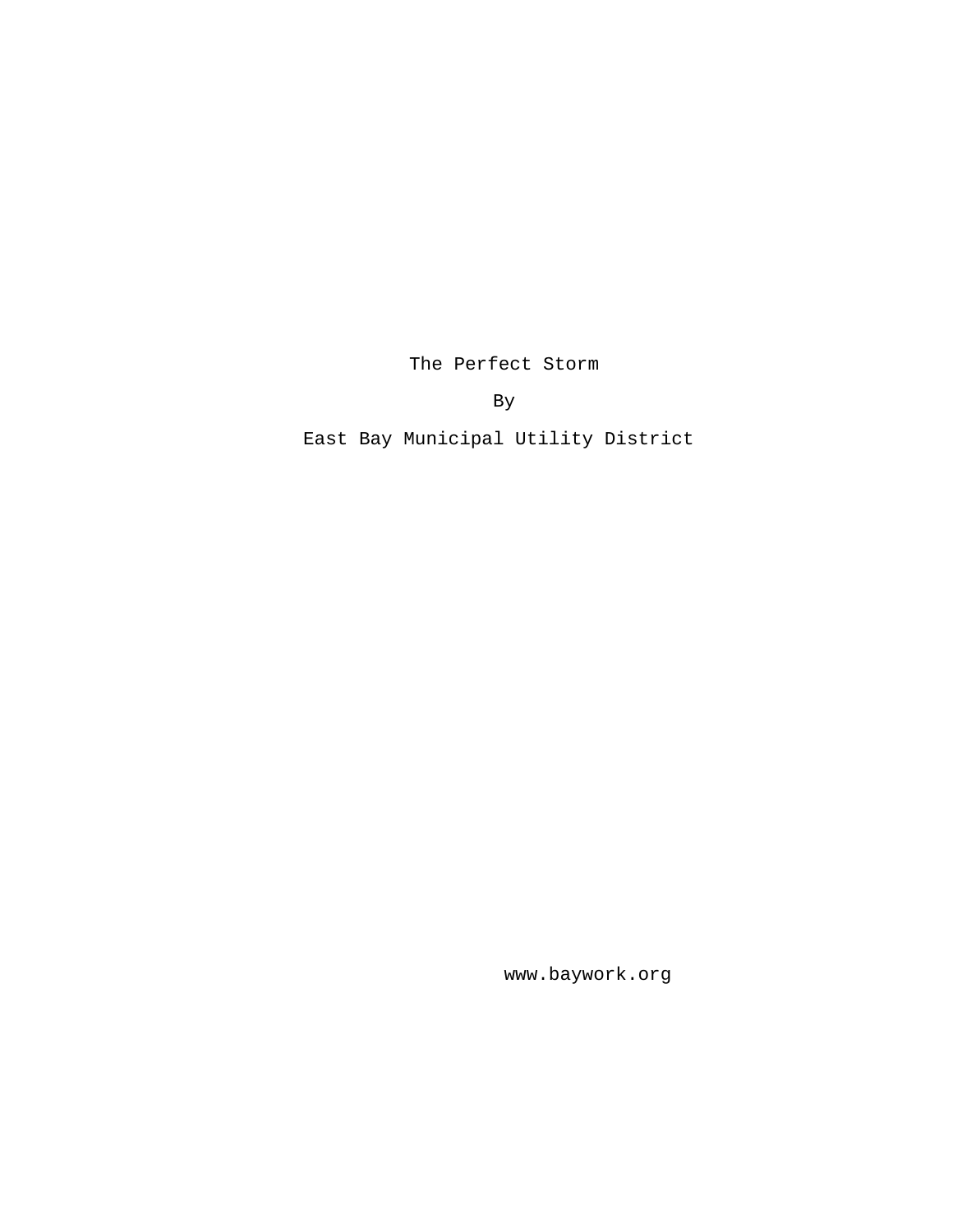INTRODUCTION

### GRANT GILLEY

## BORIS NOSS

Grant and Boris standing outside EBMUD plant

#### GRANT GILLEY

Hi. My name is Grant Gilley.

## BORIS NOSS

And my name is Boris Noss. We are instrument technicians at East Bay Municipal Utility District.

### GRANT GILLEY

Our math skills are necessary in order for our agency to provide reliable water and wastewater service to over a million people in Northern California.

### BORIS NOSS

We know that students sometimes wonder where they will need to use math skills - we know we did when we were in school. We thought it might interest you to see an example of why math matters. The following is a mock event.

SCENE 1 - CONTROL ROOM

Boris is sitting at a chair with his coffee, looking at the monitors.

#### GRANT GILLEY

"Boris, There's a problem! The water tank is overflowing!!"

# BORIS NOSS

"What? The water levels are fine"

cut to computer screen showing all is fine

# GRANT GILLEY

"Dude, get out of that chair and look outside!"

cut to overflowing tank and thunderstorm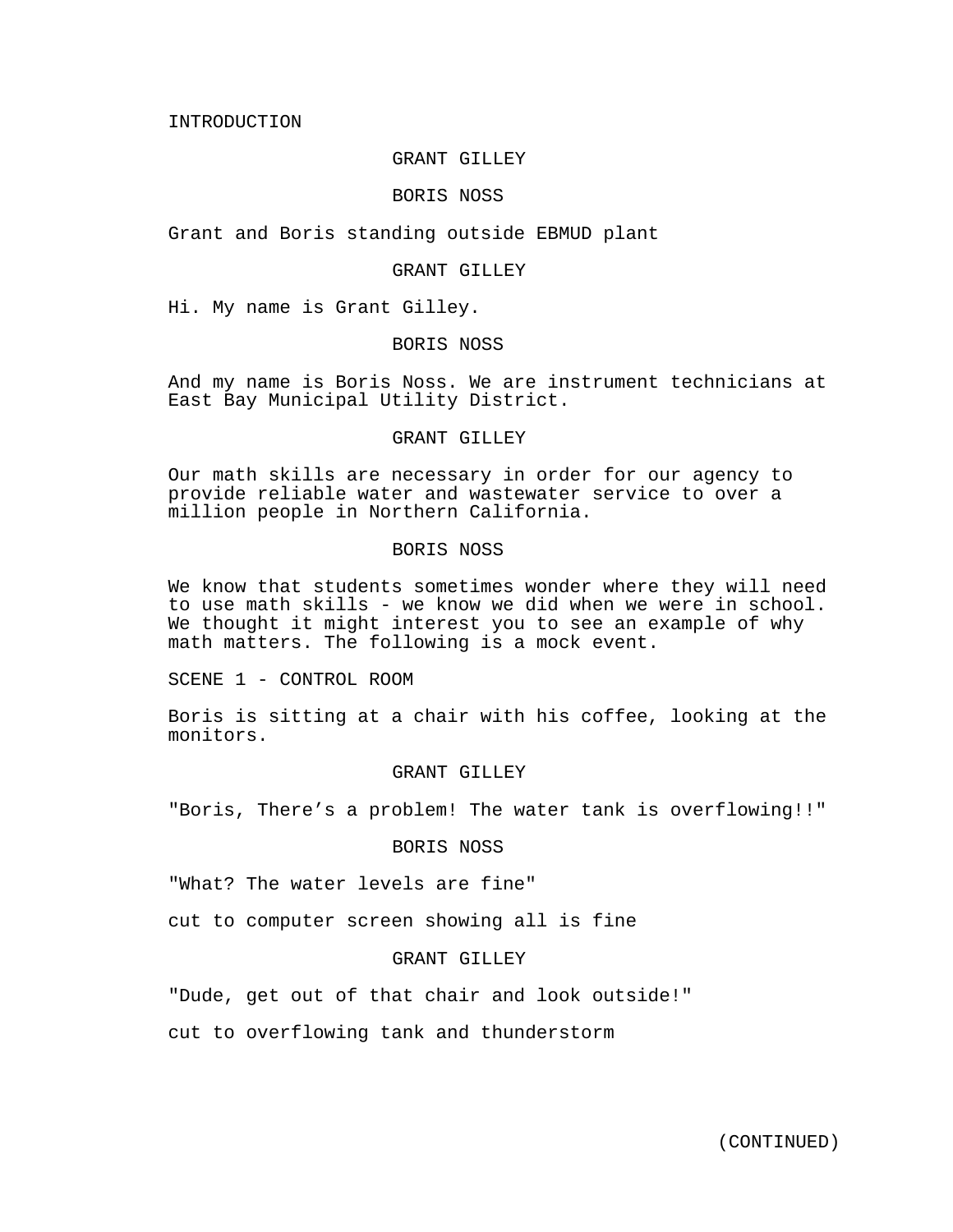### BORIS NOSS

"Oh man why didn't you tell me sooner?"

Grant shakes his head

BORIS NOSS (On the phone) "Turn the pumps off now!"

Cut to sign saying "Later..."

SCENE 2 - CONTROL ROOM

GRANT GILLEY

"So what happened?"

### BORIS NOSS

"We don't know. It could be due to calibration error in the transmitter. Let's take a look."

SCENE 3 - TRANSMITTER SET-UP IN SHOP

#### BORIS NOSS

The transmitter senses the water pressure, which is determined by how much water is in the tank; the more water is in the tank, the higher the water pressure will be. The transmitter sends this information to the plant's control system.

### GRANT GILLEY

The transmitter's LINEAR output signal represents water height in the tank. In this case, a signal of 4 milliamps represents a water level of 0 feet, and a signal of 20 milliamps represents a level of 19.8 feet of water. . . Let's use this pressure pump (hold up instrument to camera) to test whether the transmitter is working correctly. We will apply pressure to the sensor at 5 points along its input range and write down the output signal values for each step.

> BORIS NOSS (Looking at camera and speaking to the audience.)

We need to see if the numbers recorded by the transmitter are within 2% of the actual pressure being applied by the pressure pumps. Can you help us out?"